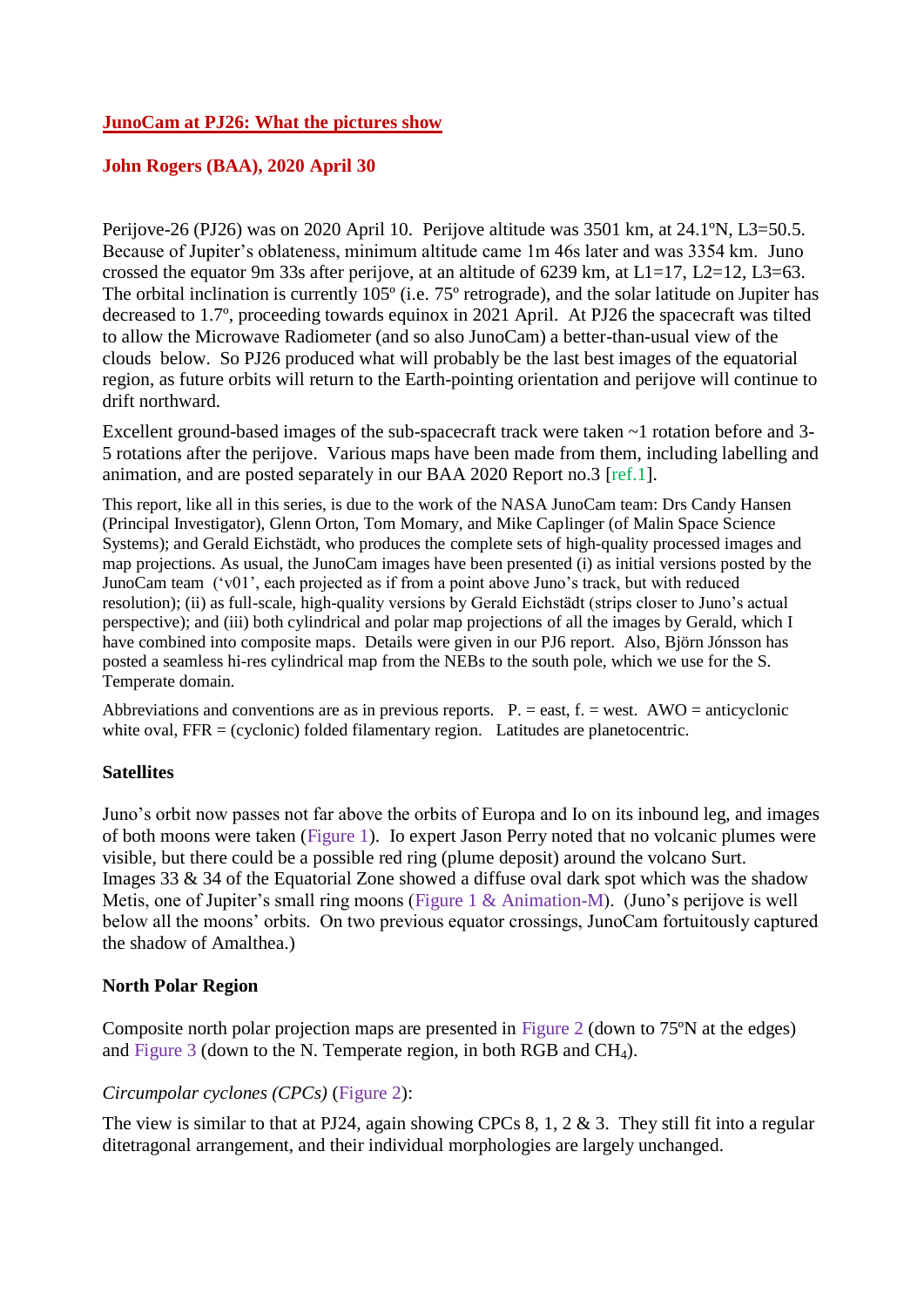The central North Polar Cyclone (NPC) is less clearly seen than at PJ24, despite the increasing illumination: the map shows only vague arcs of tiny white clouds around it, unlike the well-defined arcuate ridges seen at PJ24.

CPC-1 has, within its reddish central part, a small white oval with anticyclonic spiral arms, such as is commonly seen at the centre of these filled CPCs, but here it is off-centre.

CPC-2 has, on its outer edge, a very bright white caterpillar-shaped feature which is also methane-bright; it could be a new convective outbreak as it is not in a FFR nor other circulation.

## *Bland Zone and haze bands* (Figure 3):

The Bland Zone is mostly well-defined but one sector  $(L3 \sim 20-70)$  is disrupted by chaos and ovals. The usual linear haze bands are visible near the terminator, and faintly as a dark band across the afternoon sector, though not as conspicuously as at PJ25. They can also be traced on the methane-band map.

Some haze bands are seen near the terminator further south, in the N5 domain, including a typical 'rainbow band' (Figure 4).

The low perijove altitude gave the opportunity to look for haze layers on the horizon, and one such can be found in image 26 (Figure 6C), in a narrow sector over the N3 or N4 domain.

#### **High and mid-latitude northern domains**

The north polar projection map from JunoCam (Figure 3) can be compared with one from amateur images taken over the following day (in our Report no.3: ref.1). In the ground-based map, all the substantial FFRs are visible up to the N5 domain, where they show up as a light belt. North of that, the largest N5-AWO is clearly recorded (appearing orange), and the Bland Zone and the largest FFR just north of it are dimly visible

The JunoCam images show particularly grand FFRs, in the NPR and N5 and N4 and N2 domains (Figures 5  $\&$  6).

## *N2 (N.N. Temperate) domain* (Figures 3 & 7):

NN-LRS-1, the long-lived, sometimes reddish oval that has recently regained red colour in ground-based images, was just captured at the edge of image 24. (It should not be confused with a similar-looking cyclonic orange oval in the N4 domain, in images  $20 \& 21$ .) Just west of NN-LRS-1, a band of FFR-type chaotic cloudscape interrupts the NNTZ, connecting the FFRs in the N2 and N4 domains.

The NNTB FFR (Figure 6) appears spectacular, as in similar views at earlier perijoves, with multiple cloud layers, and large cyclonic eddies with orange centres.

The JunoCam team again obtained a good-quality *methane image* at these mid-latitudes (image 25: Figure 6A). As at PJ25, the features coincide with those in the RGB image; the methane image does not reveal any otherwise invisible haze bands. In the FFR, the visibly white strips are very methane-bright, and so are some orange strips, while other orange strips are moderately methane-bright, as are the orange cores of the eddies. So here, the orange material is higher than the surrounding grey areas.

Figure 6 also gives a closeup view of a pair of NNTBs jet spots (at right), whose anticyclonic pattern is clearly visible.

Bright popup clouds are clearly seen in lines on some FFR white strips (in N5 and N4 as well as N2, thanks to the low altitude), and in the NTZ, but not in the NTB.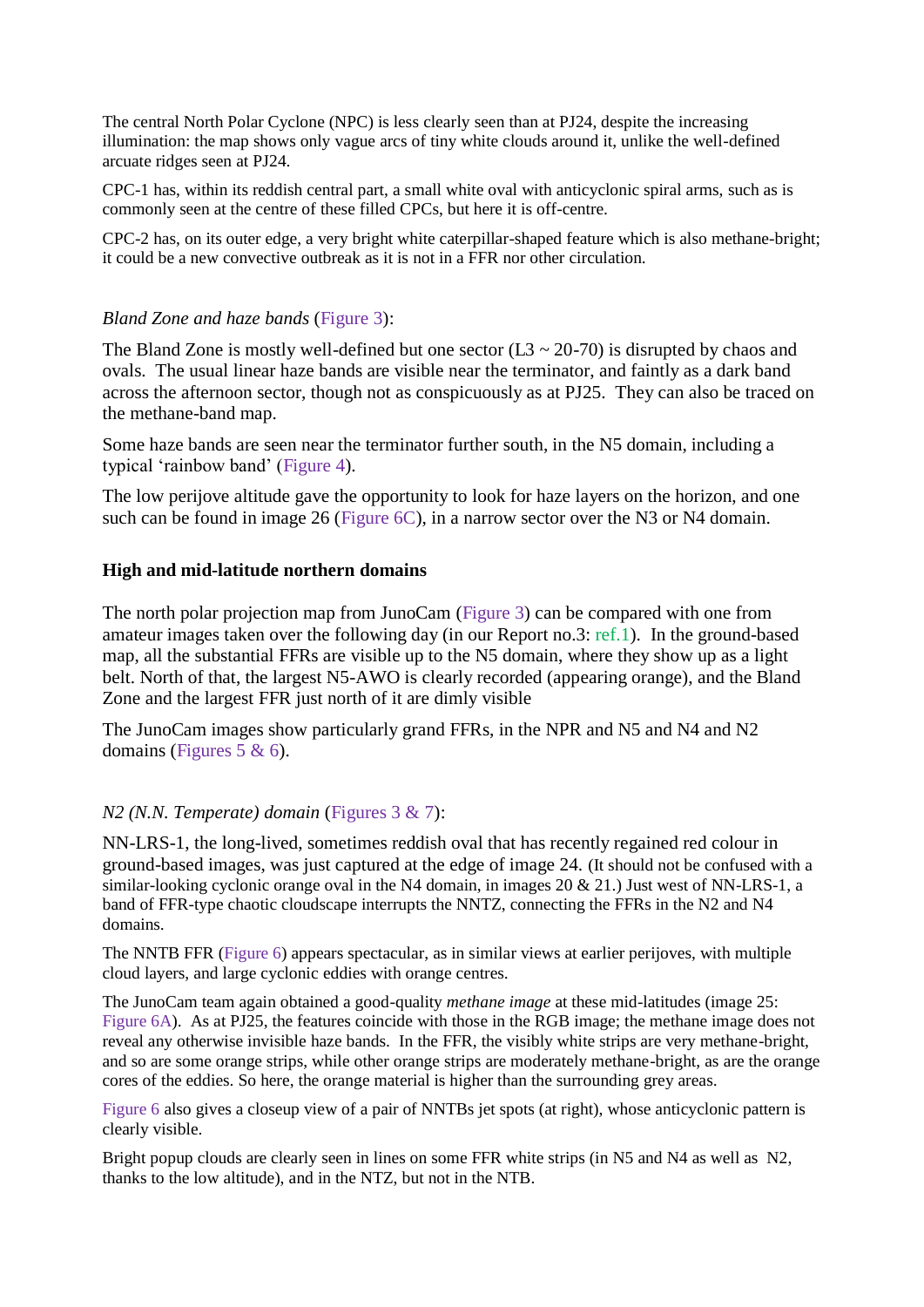# **Low latitudes**

Figure 7 is a global cylindrical map, made by our usual procedure. The inset (Figure 7B) is from a ground-based map of the NEB & EZ, longitude-shifted to match the time of perijove. This is adapted from our Report no.3 [ref.1], which also contains a set of ground-based images aligned in System I longitude to show the evolution of the NEBs features. Figure 8 is a set of the 'version 01' images posted by the JunoCam team, covering the NEB.

## *North Equatorial Belt (NEB)* (Figure 8):

As usual, all the cloud features in the NEB are slightly diffuse, with no popup clouds, although there are a few popup clouds on the edge of the NTropZ.

The NTropZ/NEBn interface is currently very irregular in ground-based images, with white bays and dark projections. One of each is shown in the closeup images. The bay (labelled A in Figures 7 & 8) is a large white patch with enigmatic, largely amorphous cloud texture, not showing an anticyclonic pattern as might be expected. The adjacent projection (labelled B) shows complex streak patterns.

In the southern NEB, we see part of an extensive rift system, but without active white plumes at present.

# *Equatorial Zone (EZ)* (Figures 8-10):

Juno's view included a small NEBs dark formation (labelled D in Figures 7-9); it had been larger two weeks earlier but was rapidly shrinking (see Report no.3). The festoons associated with it (labelled F in Figures  $8 \& 9$ ) show diverse details that have also been seen in a few previous perijoves, including a very sharp edge to the festoon, and an anticyclonic gyre S of the dark formation (labelled E), consisting of dark blue-grey areas overlaid by rafts of white clouds patterned by mesoscale waves.

Elsewhere in the EZ, there is still an intricate mixture of pale ochre, white and blue-grey streaks. Images 32 & 33 (Figures 9 & 10) reveal mesoscale waves over much of it. This is the most extensive area of these waves that JunoCam has yet seen.

## *South Equatorial Belt (SEB)*:

This is a quiet sector of the SEB, although the JunoCam images show that it is all made up of beautiful streaks and swirls, the most prominent being the turbulence in the south component downstream of the GRS.

## *South Tropical Zone (STropZ):*

There were closeup views of a prominent dark anticyclonic ring (Figure 11), which has been slowly retrograding in the STropZ since it appeared shortly west of the GRS around Feb.27 [data from the JUPOS and ALPO-Japan teams].

# **S. Temperate domain** (Figure 12)

The images give an excellent view of a very interesting sector of the S. Temperate domain, in which two long-lived structured sectors have just collided and initiated some transformation following (f. = west of) oval BA, while a new structured sector may be arising preceding (p. = east of) oval BA. These events were explained and described up to the time of PJ26 in our BAA 2020 Report no.2 [ref.2]: direct link: https://www.britastro.org/node/21651

To summarise briefly: Oval BA is the only large anticyclonic oval in this domain, and always has a dark segment of STB f. it, called STB segment A; recently this has been short but turbulent. The STB Spectre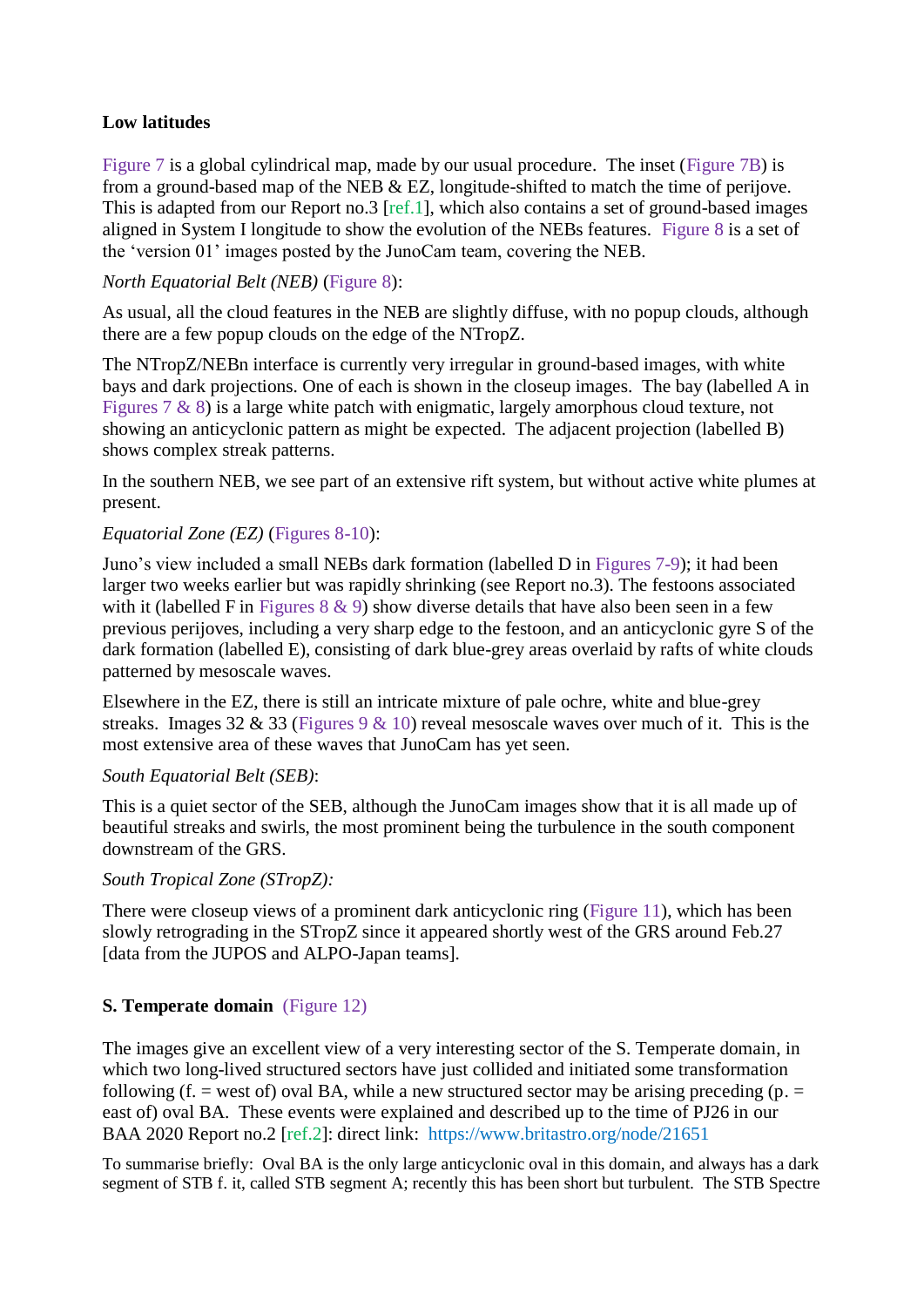-- a long, low-contrast cyclonic circulation – has been the only other structured sector of the STB, and its p. end caught up with segment A at or shortly before PJ25. Ground-based images have not shown any change in this part of the STB Spectre, and we need to know whether its circulation has survived or shown any change. But since the collision, segment A has expanded and remained turbulent, and has emitted dark spots Np. it on the STBn jet and Sf. it on the STBs jet. Meanwhile, a new STB structured sector is expected to arise some distance p. oval BA, and ground-based images have recently revealed several candidate features. One, a streak now passing the GRS, was out of range of JunoCam, but another, a very dark spot, was in the closeup images at PJ26 (here labelled 'STB d.s.'). We are looking for any evidence that might suggest the initiation of a new structured sector, in particular, strong cyclonic circulation.

The PJ26 images cover most of the region of interest, and maps of them can be animated to show the wind patterns. Gerald has made hi-res maps of the individual images, and four pairs of these are blinked in Animations A to D, which overlap to cover the region of interest. Björn Jónsson has converted the images into a seamless hi-res map, which is used in Figure 12 (at reduced scale) to identify the features and to diagrammatically map the winds that are visualised in the animations.

In the animated maps, I especially looked for any signs of recirculation, i.e. flow in the N-S ('meridional') direction between the jets, indicating old or new structured sectors. I find them only in association with three visually prominent features: the STB dark spot; oval BA; and STB segment A. The p. end of the Spectre does not show any recirculation, so it may have dissipated since its collision with segment A.

*In more detail:* In Figure12, suspected sites of recirculation are marked with blue arrowheads – solid blue if confirmed by the animations, light-centred if not. In order of increasing longitude: (1) I had suspected cyclonic recirculation here (from ground-based images), but the animation shows there is none. (2) However, here we see evidence for anticyclonic recirculation; and the retrograde STBs jet curves around the STB dark spot and, from (3), it runs along an oblique boundary which shows rapid extension between the retrograde STBs jet and the prograde SSTBn jet. This is the same pattern that used to be seen south of the STB Ghost and Spectre where it bounded the anticyclonic 'recirculation loop'. Ground-based images show this boundary has stayed in the same relation to the dark spot throughout April [April 2-27, not shown]. (4) Here, at another oblique boundary, there is no evident deflection of the jets. **Oval BA** has rapid anticyclonic circulation internally, and it obviously deflects both the STBs and the SSTBn jets. On its f. side, Segment A is a FFR, and shows circulation at its p. end (5) and probably, weakly, at its f. end (6), although the winds in it appear to be weaker than in BA. Finally: (7) The p. end of the STB Spectre had arrived here, but there is no evidence for continuing recirculation in it, neither from the cloud textures nor from the animation. (Moreover: the Spectre has always been dark in methane images; the PJ26 methane map does show it still slightly dark at this end, but the latest ground-based methane images do not [April 17, M. Wong; April 24, A. Casely].)

The animations show clear internal circulation in the three principal features -- the STB dark spot, oval BA, and STB segment A – and will enable the wind speeds to be measured. (Our previous measurements of the rotation of oval BA were given in an Appendix to our report on PJ17.)

*The STB dark spot* has a distinctive appearance (Figure 11), although it has some similarity to dark brown cyclones seen in the northern mid-latitudes, e.g. in the N4 domain at PJ18 and PJ20. Its inner part consists of a lobed red-brown patch without spiral structure, surrounded by an incomplete oval outline of extremely dark streaks. Possibly the reddish cloud may be floating above a very dark deep oval. Outside this is a light collar, around which narrow spiral arms are tightly wound. The animation shows it rotating cyclonically, but is too short to reveal any relative motions internally. The wind speed appears to be comparable to the neighbouring jets.

To summarise, this dark spot is distinctive for the S. Temperate domain, and distorts the adjacent jets in the same way that the STB Ghost and Spectre did, with a potential recirculation loop on its S side. It could be an unusually deep circulation that will evolve into such a structured sector. However, it is too early to be sure of such an outcome.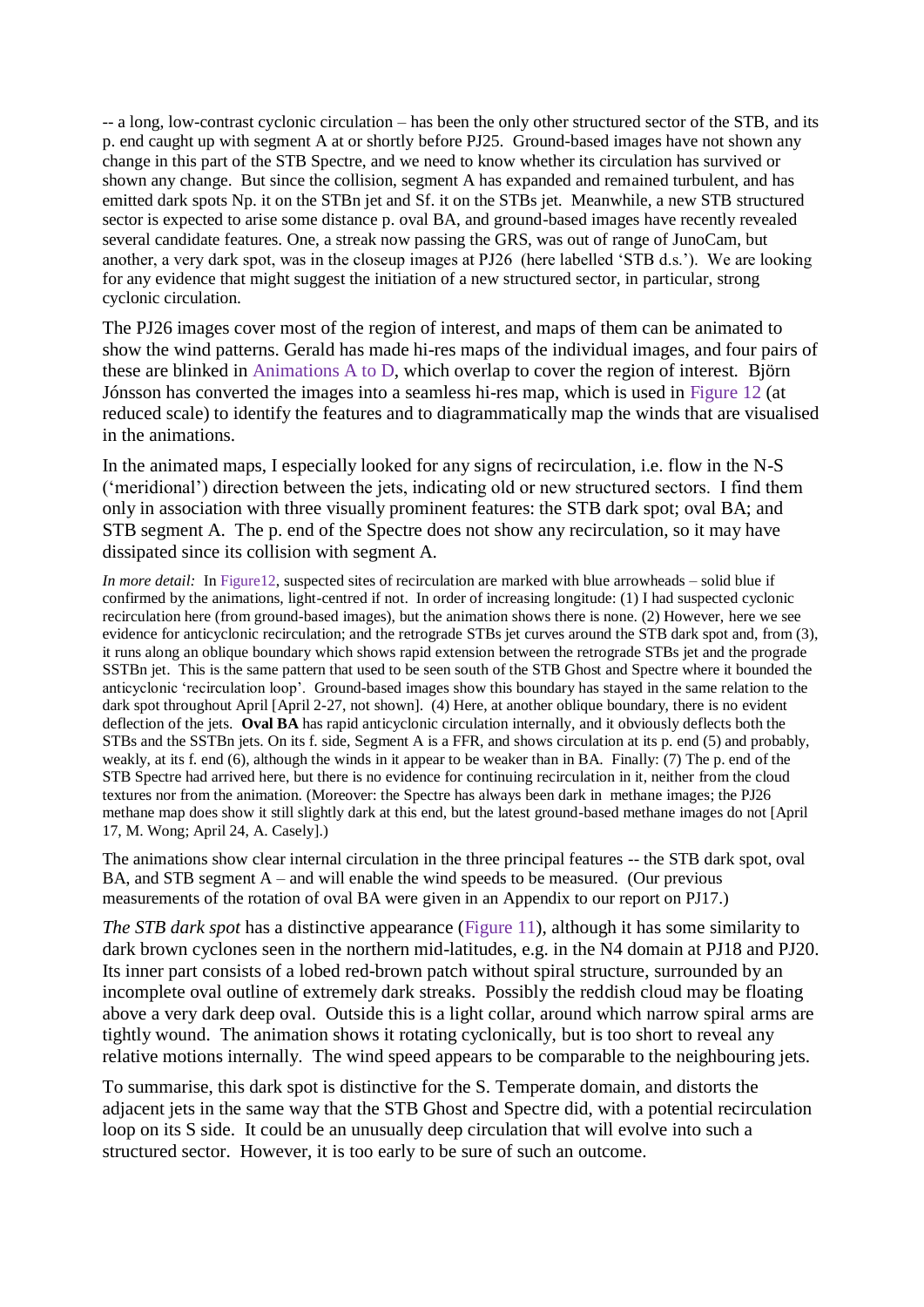#### **High and mid-latitude southern domains**

The images gave good views of S2-AWOs A7 and A8, and of S4-LRS-1 (Figure 13).

### *S2 (S.S. Temperate) domain*

The same maps (Figure 12) and animations (A-D) show fine details of structures in the S2 domain, including AWOs A7 and A8. The SSTB between them is a pale, closed cyclonic circulation (similar to the former STB Spectre). The retrograding jet along its S side traces out substantial waves.

South of STB segment A there is a small, very bright spot which looks like a new convective outbreak; will this develop into a FFR?\* Almost due S of that, in the S4 domain, there is another such outbreak but bigger and brighter.

#### *S4 domain*

The very bright white, fish-shaped outbreak, at  $L3 \sim 134$ -141, is within a long pale fawncoloured oblong (Figure 14), which seems likely to be a faded cyclonic circulation. This is confirmed in two ways:

i) Alignment of the maps from PJ24, PJ25 & PJ26 (Figure 14) shows that this oblong matches the position of a pair of 'barges' which were very dark at PJ24 and dark reddish at PJ25, so they probably merged and faded before PJ26. (Another single barge, at L3 = 246-257 at PJ24, also disappeared between PJ25 and PJ26, and a light red blur may mark its demise. Dark cyclonic features commonly turn reddish before fading away.)

ii) Animation of the PJ26 maps (Animation E) confirms that the fawn-coloured oblong is a cyclonic circulation. The bright white outbreak is near its f. end and shares the wind motions. Actually, the whole arrangement appears exactly like the STB Ghost on 2018 Feb.7 when a similar expanding convective outbreak was imaged by JunoCam at PJ11 and by amateur observers [refs.3 & 4]. At the p. end of the S4 oblong, there is also a smaller outbreak which also traces out the winds. As Gerald suggested, these outbreaks could well initiate the conversion of this oblong into a FFR (but see below)\*.

Animation E also shows other interesting wind motions, including the anticyclonic circulation of S4-LRS-1 (at bottom right in the maps), and of a smaller AWO. The jets are obvious: the S4 jet is straight but the S5 jet is notably wavy.

*\*The bright outbreaks in S2 and S4 domains: ground-based follow-up:*

Despite their small size, the bright outbreaks in the S2 and S4 domains could both be followed in amateur images, but up to April 26, neither had produced any notable structure. A compilation of the best images from April 14 to 26 is in our Report no.3 [ref.1].

The S2 outbreak was followed by expanding small-scale bluish-grey granularity, perhaps an FFR but much smaller than some that are detected in this domain.

The S4 outbreak was apparently recorded as narrow white methane-bright streaks on April 14 (C. Go), but these did not evolve much thereafter – and did not differ much from the aspect previously. The reddish oblong was clearly visible as a bright reddish streak in all the south polar maps in Andy Casely's animation from April 7 to 14, [Report no.3 = ref.1], and was not notably brighter nor whiter after PJ26. Perhaps from the groundbased perspective it appeared brighter anyway than from Juno's more vertical perspective.

## **South Polar Region (SPR)**

Figure 15(A-E) presents composite south polar projection maps made in our usual way. (Fullsize, unlabelled versions of (A) and (D) can be provided on request.) An animation of three of the individual maps (Animation F) reveals the typical wind patterns very clearly; the most obvious are diagrammed in Figure 15(B). They include the S5 and S6 jets, and circulations in FFRs and in the CPCs.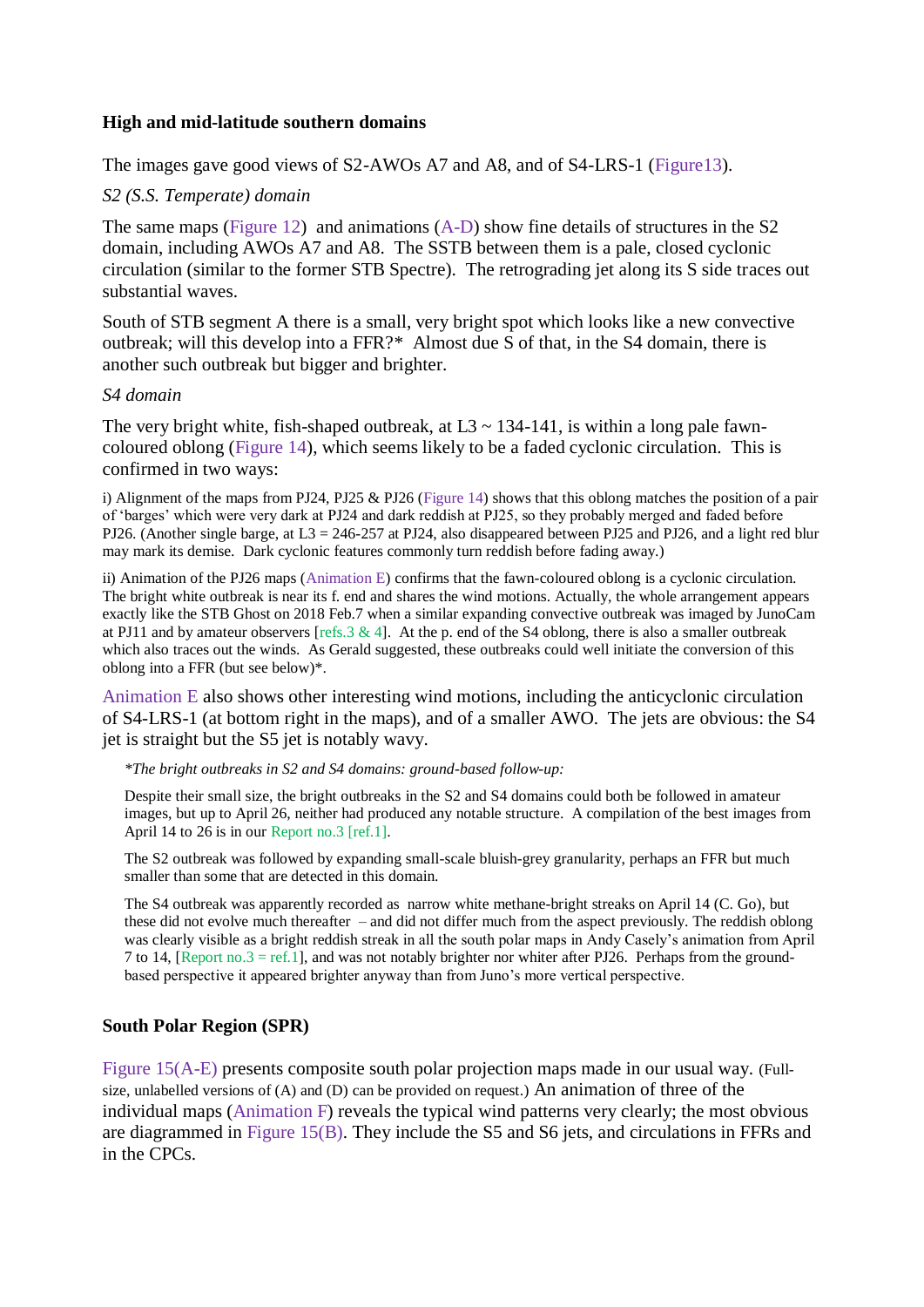### *60-75ºS:*

The motions of the S5 and S6 jets are especially interesting, in relation to a high-amplitude wave at the edge of the South Polar Hood (SPH) that is visible in methane images both from JunoCam and from amateur observer Andy Casely, who pointed it out. [Report no.3= ref.1]

In our animated south polar maps (Animation F), the S5 jet is (as usual) not well shown, but where visible it runs exactly along the outer edge of the methane-dark South Polar Band at ~58ºS, although this does not coincide with a boundary in visible light. It is modestly deflected by an AWO.

The S6 jet is much better displayed, and (as usual) it has a wavy course which approximately, though not exactly, coincides with the waves on the edge of the methane-bright SPH. Around 2/3 of the circumference in the PJ26 map, the SPH edge has a mean wavelength of 26.6º longitude (Figure 15(D)). Between L3  $\sim$  100-140, the S6 jet traces waves of high amplitude  $(\sim 4^{\circ}$  latitude) which coincide with the largest waves in the SPH edge (Figure 15(B&C)). The latter were observed at even higher amplitude ( $\sim 6^{\circ}$  latitude) in Casely's ground-based methane images on April 12 and 14 [Report no.3 = ref.1].

The waves on the SPH edge have been characterised from Hubble and Cassini images [refs.5  $\&$  6]. Those authors interpreted them as Rossby waves. They reported mean wavelengths of 26º-31º (i.e., wavenumber = 12-14), and phase speeds in the range 0 to +10 m/s [-50 deg/30d] relative to L3, the most reliable values being 2.3 ( $\pm$ 1) m/s [-12 ( $\pm$ 5) deg/30d]. Casely's alignment of maps from April 10-14 indicates a negative drift of  $\sim$ 1-2 deg/day, which is within the previously reported range. The high and increasing amplitude and the shape of the wave in the JunoCam maps suggests that it may be behaving as described from Hubble (1994) images [ref.5]: "When the meridional amplitude is large enough (>4º), the wave seems to 'break' and bright material moves northward, resembling 'breaking episodes' seen in the Earth's planetary waves."

Two large AWOs are seen (Figure 15(A)). One has been tracked since 2015, and since PJ21 it has always been between ~71.5 and 73°S, retrograding fairly steadily in L3. The other has been tracked since PJ20, and is brighter; since PJ21 it has been between 73 and 76ºS, and only retrogrades when at <74ºS. At PJ26 it is at 74ºS and has slightly prograded since PJ25.

## *Haze bands:*

Few haze bands are visible in the SPR, although the usual series of images was taken and compiled into a map of near-terminator regions. Figure 15(E) is a diagram of the haze bands detected, whether bright or dark, regardless of their intensity. Most of them are faint narrow ones in the S5 domain, angled towards the powerful S6 jet as usual. Among these, two pairs of bright bands at dusk (in the lower right corner of the map) were the only conspicuous ones. South of the S6 jet, there were no substantial bands, although faint striations could represent ripples in the SPH.

# *Circumpolar cyclones (CPCs):*

The composite south polar map (Figure 16, at full resolution) shows the central SPC (dimly) and four CPCs around it. The fifth CPC could be present but undetected because of the low contrast and resolution of the last images as the spacecraft receded. Although it seemed possible at PJ23 that the pentagon was turning into a hexagon, this did not last and the appearance now is similar to its usual state, despite some drift of individual cyclones. The CPCs seen include no.4, which is is still the largest and oval in shape, and nos.1  $\&$  2, which have parted since PJ25 to reopen the gap in its original position opposite CPC-4.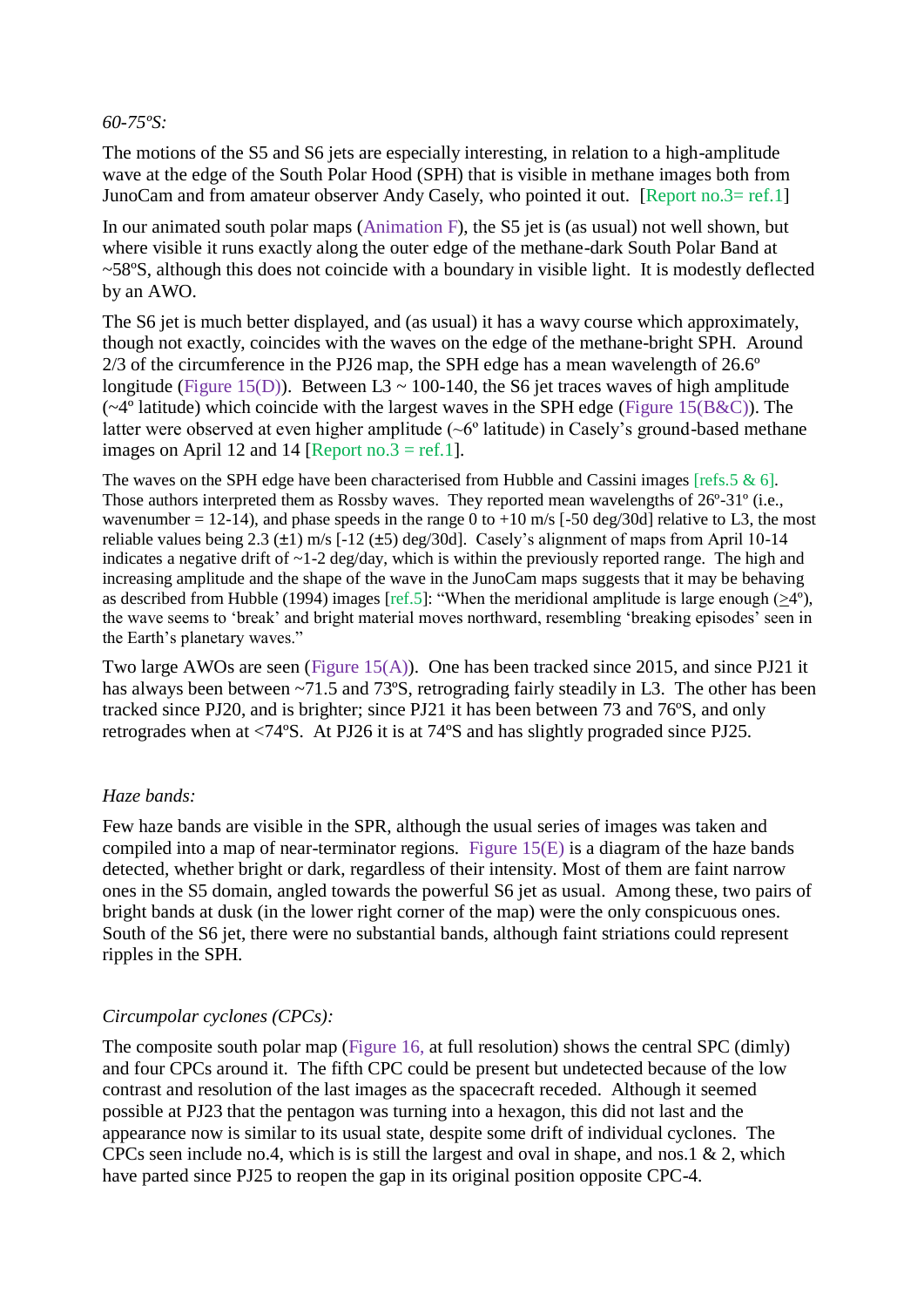The SPC was not visible at all in the earliest PJ26 images, because it was on the far side of the pole. The Sun now illuminates only 1.7º latitude beyond the pole, and the SPC is now centred 2.8<sup>o</sup> from the pole, as seen in outbound images. It has drifted further from the pole than ever before (Figure 17), though maintaining its usual oscillation in longitude.

## **References**

- 1. Rogers (2020), BAA: Jupiter in 2020, Report no.3: Context for PJ26, & a new NEB expansion event. https://britastro.org/node/21950
- 2. Rogers (2020), BAA: Jupiter in 2020, Report no.2: Changes in the South Temperate Domain. . https://www.britastro.org/node/21651
- 3. Rogers (2018), BAA: Jupiter in 2018, Report no.2. https://www.britastro.org/node/12669
- 4. Iñurrigarro et al.(2020) 'Observations and numerical modelling of a convective disturbance in a large-scale cyclone in Jupiter's South Temperate Belt.' Icarus 336 no.113475.
- 5. Sanchez-Lavega A, Hueso R & Acarreta JR (1998) 'A system of circumpolar waves in Jupiter's stratosphere'. GRL 25, 4043-4046.
- 6. Barradi-Izagirre N, Sanchez-Lavega A, Perez-Hoyos S & Hueso R (2008) 'Jupiter's polar clouds and waves from Cassini and HST images: 1993-2006.' Icarus 194, 173-185.

#### **Animations**

\_\_\_\_\_\_\_\_\_\_\_\_\_\_\_\_\_\_\_\_\_\_\_\_\_\_\_\_\_\_\_\_\_\_

\_\_\_\_\_\_\_\_\_\_\_\_\_\_\_\_\_\_\_\_\_\_\_\_\_\_\_\_\_\_\_

All are made from maps produced by Gerald Eichstädt and animated by JHR. Some maps were slightly rescaled to minimise residual distortions.

**A, B, C, D:** Animations of four overlapping pairs of cylindrical maps centred on the South Temperate domain. (A) images 36 &40, 21.2 minutes apart (including the STB dark spot). (B) images 39 & 42, 23.6 minutes. (C) images 41 & 44, 30.2 minutes (including oval BA). (D) images 42 & 45, 30.2 minutes (including STB Segment A).

**E:** Animation of two cylindrical maps covering features in the S4 domain: the pale fawncoloured oblong with white outbreaks, and  $S4$ -LRS-1. Images 42 & 45, 30.2 mins.

**F:** Animation of three south polar maps, down to 60°S at the edges. Images 42 & 49, 60.3 minutes; images  $49 \& 56$ ,  $60.2$  mins.

**M:** Shadow of Metis on the EZ: images 33 & 34, 2.5 minutes.